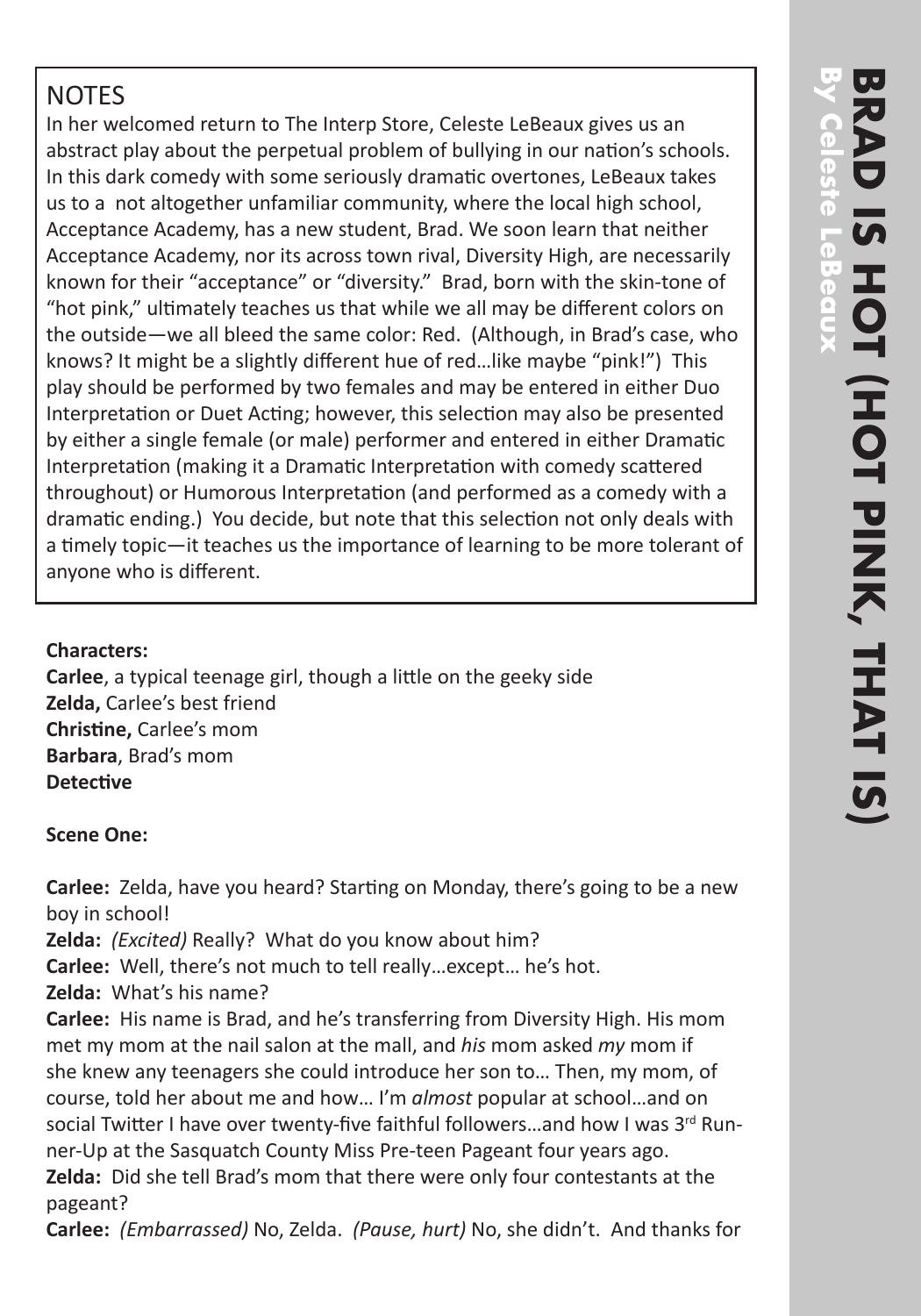bringing up one of the most humiliating defeats of my life! *(Beat)* Then she told Brad's mom all about Acceptance Academy, and she told her she'd be happy to introduce him to me and that I'd have him fitting in in no time. **Zelda:** So, this Brad guy… You think he's really hot?

**Carlee:** *(Trying to be diplomatic)* Well…in a way…I've only met him once. **Zelda:** Carlee, he's either hot or he's not. There's no "in a way" about it. **Carlee:** Well, Brad isn't like the other boys in our school.

**Zelda:** Well, I certainly hope not. All the boys at Acceptance Academy are just…average. Brad's not average, is he? Please, tell me that we're not getting just another average boy at AA. If we do, I swear—I think it would drive me to drink!

**Carlee:** No, I promise. Brad's not average. He's definitely a stand out. In fact, if Brad were a flavor of ice cream at Baskin Robbins, he'd make the other thirty flavors taste very—vanilla.

**Zelda:** So…what flavor would he be?

**Carlee:** *(Hesitant)* I don't know… Cotton candy maybe.

**Zelda:** He'd "taste" like cotton candy? Carlee, how do you know what Brad "tastes" like? Did you kiss him?

**Carlee:** Noooo! I didn't kiss him!

**Zelda:** *(Not believing her)* Oh my gosh! You totally played tonsil hockey with the new guy, Brad!

**Carlee:** No, I didn't! Look. Zelda, I wasn't lying when I said Brad is hot. He *is* hot. He's just… Well, he's…

**Zelda:** Carlee, just spit it out. Brad is *what--?*

**Carlee***: (Finally blurting it out)* He's hot *pink*.

**Zelda:** *(Confused)* You mean…he's sunburned?

**Carlee:** No. He's hot pink.

**Zelda:** You mean like…he has a bad acne problem?

**Carlee:** No. I mean…Brad's *skin* is hot pink…Seriously, like—all over.

**Zelda:** So, let me get this straight. You're telling me that Brad, this new boy, is like—*literally* "hot pink?"

**Carlee:** Yes!

**Zelda:** Pinky swear?

**Carlee:** Pinky swear. *(Holds up her pinky finger)* Zelda, I swear on everything that is Victoria's Secret…Brad is sooo "hot pink"…he's almost—magenta.

#### **Scene Two:**

**Carlee's Mom:** *(Answering the phone)* Hello.

**Brad's Mom:** Hi, Christine? It's Barbara, Brad's mom.

**Carlee's Mom:** Oh, hi. Carlee and I were just talking about your son this morning. *(Realizing that didn't sound right)* Of course, we weren't talking about your son in a *bad* way. *(Trying to correct herself)* In a *good* way. **Brad's Mom:** Well, I just wanted to call and thank you for introducing Brad to Carlee.